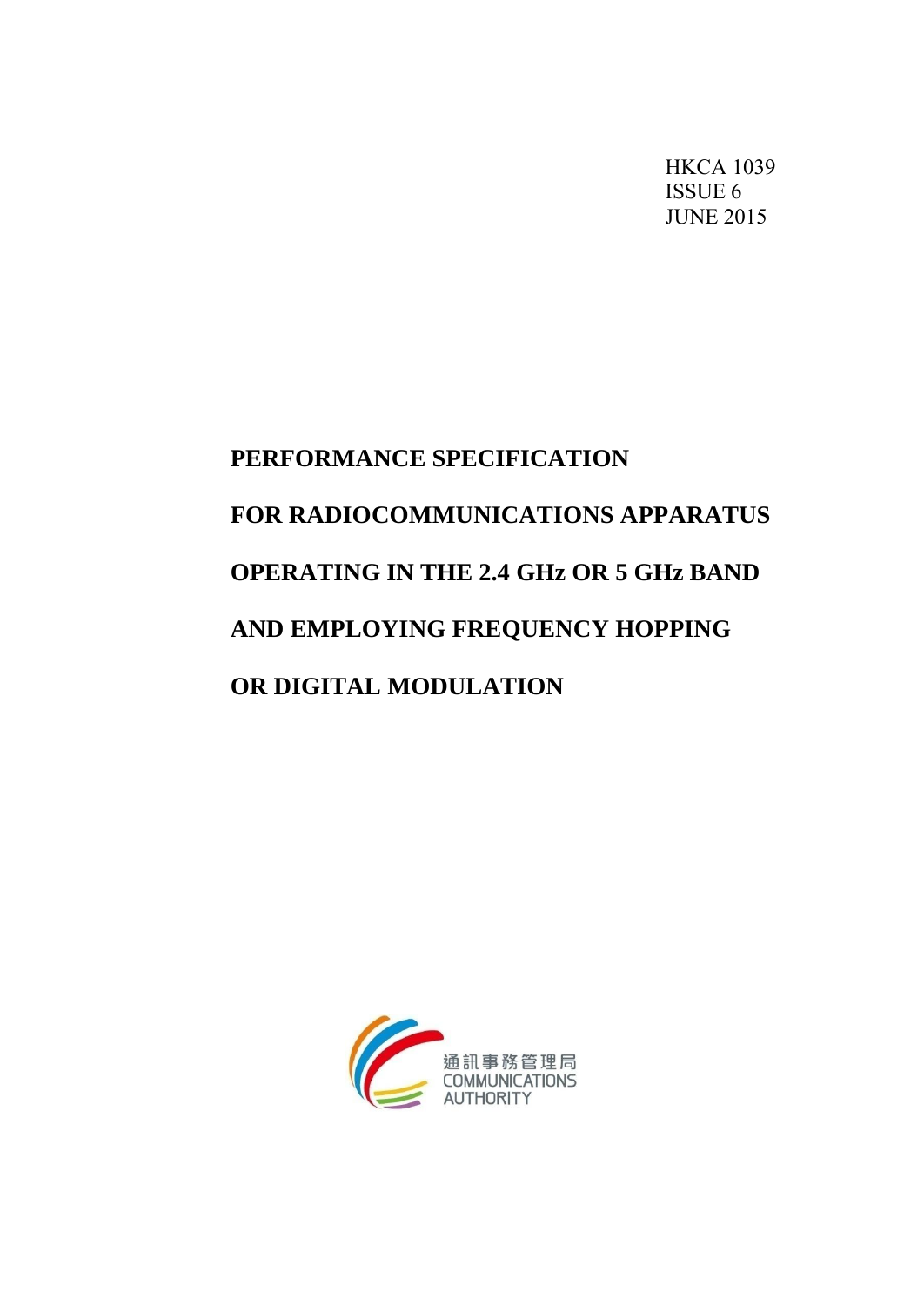# **FOREWORD**

- 1. This specification is prescribed under section 32D of the Telecommunications Ordinance (Cap 106) ("the Ordinance") to set out the technical and evaluation requirements for radiocommunications apparatus employing frequency hopping spread spectrum or digital modulation and operating in the 2.4 GHz or 5 GHz band in Hong Kong. Apparatus using other modulation techniques in such frequency bands is covered by other specification(s) where applicable. Radiocommunications apparatus falling into the scope of this specification, unless covered by other application-specific specification, shall meet the stipulated requirements.
- 2. Under the Ordinance, the possession or use of any radiocommunications apparatus or any apparatus emitting radio frequency energy must be covered by an appropriate licence issued by the Communications Authority (CA) with the exception of those specifically exempted from licensing under the Ordinance, such as those covered by the Telecommunications (Telecommunications Apparatus)(Exemption from Licensing) Order.
- 3. At present, the Office of the Communications Authority (OFCA) operates a **H**ong **K**ong **T**elecommunications Equipment **E**valuation and **C**ertification (HKTEC) Scheme. Details of the HKTEC Scheme can be found in the information note OFCA I 421. Under the Scheme, suppliers or manufacturers of the radiocommunications apparatus may apply for certification of their apparatus against this specification. The application procedures for certification of radiocommunications apparatus can be found in the information note OFCA I 401. A prescribed label may be affixed to the certified equipment. Details of the labelling arrangement can be found in the Standardisation Guide HKCA 3211.
- 4. In addition to this specification, radiocommunications apparatus capable of being used for connection as customer premises equipment (CPE) to the public telecommunications networks (PTNs) in Hong Kong should comply with the relevant network connection specification(s) issued by the CA. Manufacturers or suppliers may also apply for a separate certification to verify conformity of the apparatus with the relevant specification(s) before it is connected to the PTNs. Details concerning the application procedure for certification of CPE can be found in the information note OFCA I 412.
- 5. The 2.4 GHz and 5 GHz bands are also allocated for use by Industrial, Scientific and Medical (ISM) equipment and other radiocommunications apparatus employing different modulation techniques. Manufacturers or suppliers of radiocommunications apparatus operating in the frequency bands are advised to consider the potentiality of interference due to the shared use of the frequencies.
- 6. The CA may amend any part of this specification as and when it deems necessary.
- 7. In case of doubt about the interpretation of this specification, the methods of carrying out the test and the validity of statements made by the equipment manufacturers or suppliers about the equipment, the decision of the CA shall be final.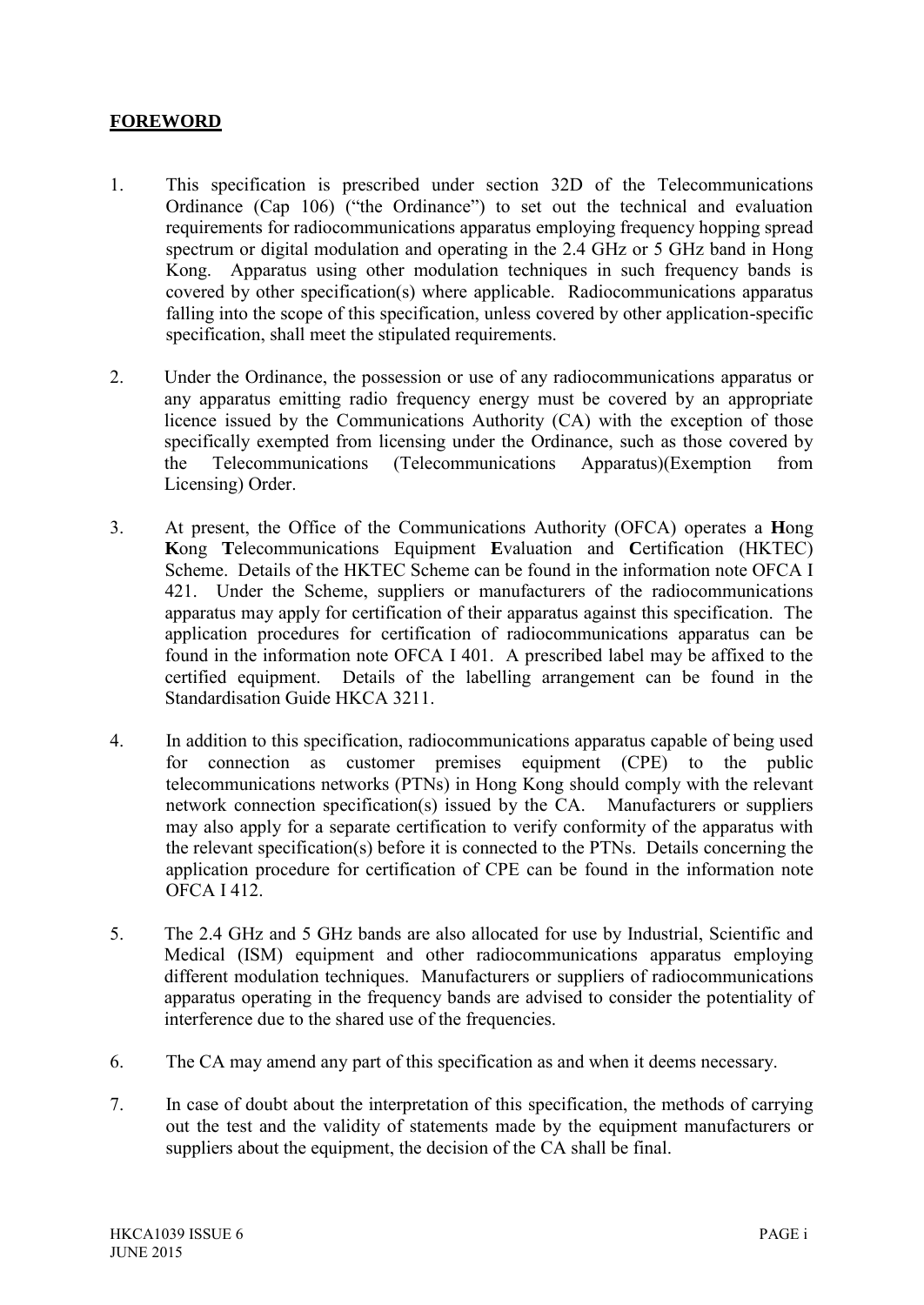8. The HKCA specifications and information notes issued by the CA can be downloaded from OFCA's website at http://www.ofca.gov.hk. Enquiries about this specification may be directed to:

> Senior Telecommunications Engineer Standards Section Office of the Communications Authority 29/F Wu Chung House 213 Queen's Road East Wanchai Hong Kong

Fax : +852 2838 5004 Email : standards@ofca.gov.hk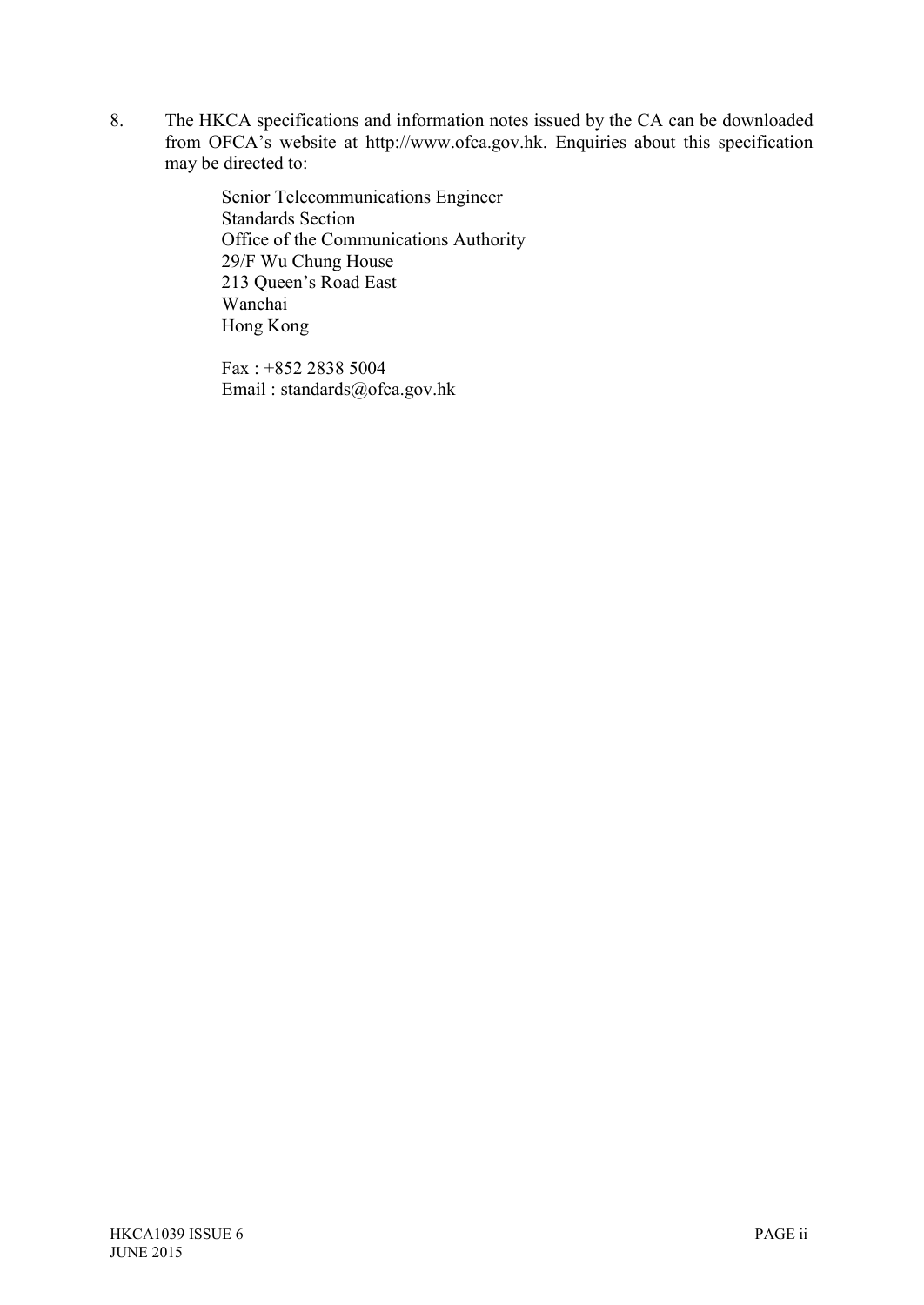# **AMENDMENT HISTORY**

| Item | Issue No.               | Paragraph                       | Descriptions                                                                                                           |
|------|-------------------------|---------------------------------|------------------------------------------------------------------------------------------------------------------------|
| 1.   | Issue 2<br>April 2005   | 2.1(a)                          | Add indoor operation requirement for the<br>$5.15 - 5.35$ GHz band.                                                    |
| 2.   | Issue 2<br>April 2005   | $2.1$ (b), $2.1$ (c),<br>2.3(d) | Add requirements for radiocommunications<br>apparatus operating in the $5.470 - 5.725$ GHz<br>band.                    |
| 3.   | Issue 3<br>January 2008 | $2.2$ (b), $2.3$ (a),<br>2.3(b) | Remove reference to version number and<br>issue date of FCC standards.                                                 |
| 4.   | Issue 3<br>January 2008 | 2.3(c)                          | Remove reference to ETSI ETS 300 836-1<br>and TS 101 475. Add reference to ETSI EN<br>301 893.                         |
| 5.   | Issue 3<br>January 2008 | 2.3(d)                          | Remove reference to ETSI TS 101 475 and<br>ITU-R Rec. M.1652. Add reference to ETSI<br>EN 301 893. Merge with 2.3 (c). |
| 6.   | Issue 3<br>January 2008 | 2.2(a)                          | Remove reference to ETSI EN 300 328-1.<br>Add reference to ETSI EN 300 328.                                            |
| 7.   | Issue 4<br>October 2010 | 2.3(b)                          | Add $5.470 - 5.725$ GHz band to 2.3 (b).                                                                               |
| 8.   | Issue 5<br>June 2013    | 2.3(d)                          | Add reference to ETSI EN 302 502 for<br>radiocommunications apparatus operating in<br>the 5.725 - 5.850 GHz band.      |
| 9.   | Issue 6<br>June 2015    | 2.3(a)                          | Exclude apparatus using digital modulation<br>techniques in the $5.725 - 5.850$ GHz band.                              |
| 10.  | Issue 6<br>June 2015    | 2.3(b)                          | Adjust the frequency range from 5.725<br>$-$ 5.825 GHz to 5.725 $-$ 5.850 GHz.                                         |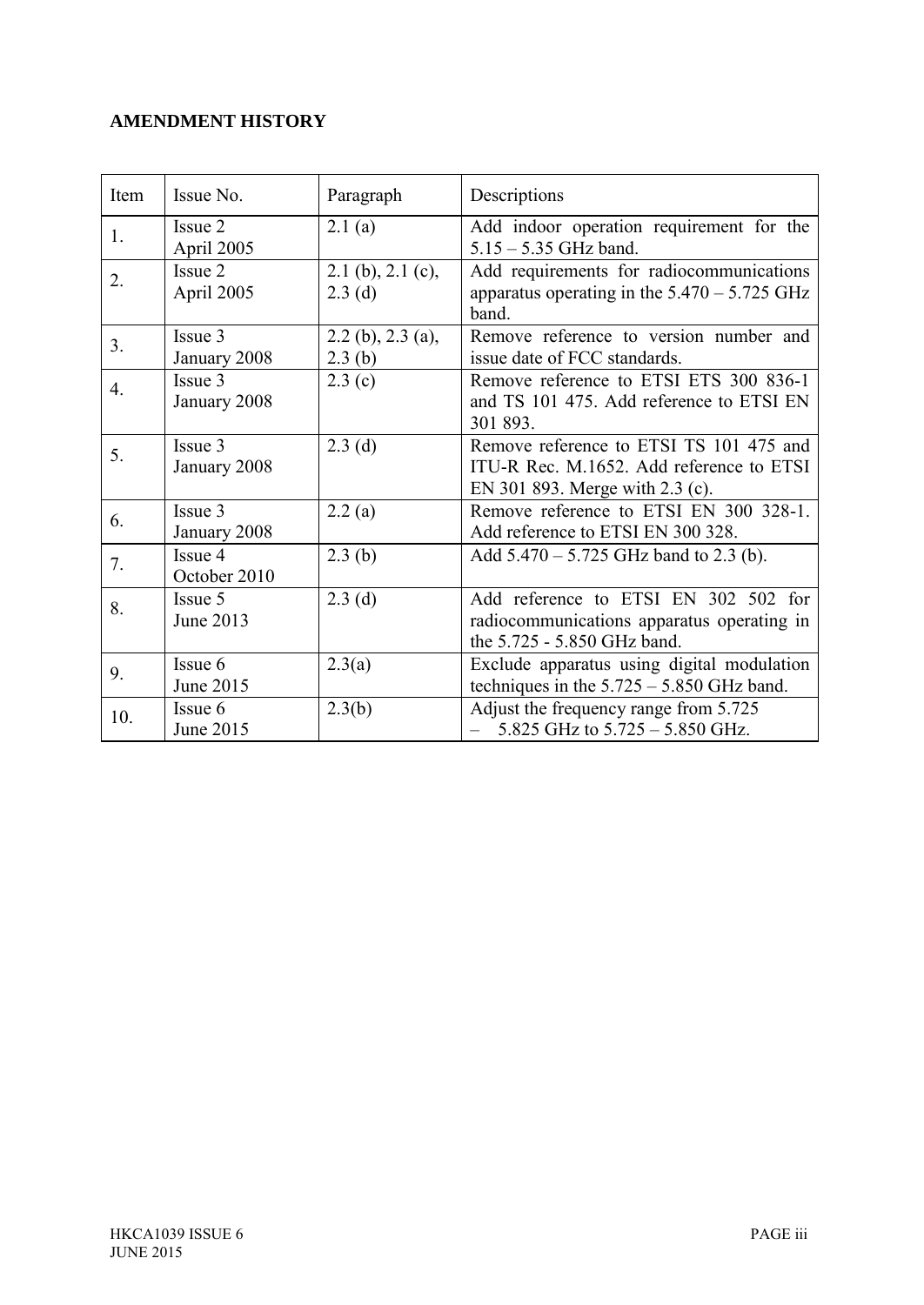# **CONTENTS**

- 1. GENERAL
- 1.1 Scope of Specification
- 1.2 Definition
- 1.3 Protection Against Unintentional Access
- 1.4 Antenna Requirements
- 1.5 Type Number
- 1.6 Controls
- 1.7 Electrical Safety Requirements

# 2. TECHNICAL REQUIREMENTS

- 2.1 General Requirements
- 2.2 Operation in the 2.4 GHz Band
- 2.3 Operation in the 5 GHz Band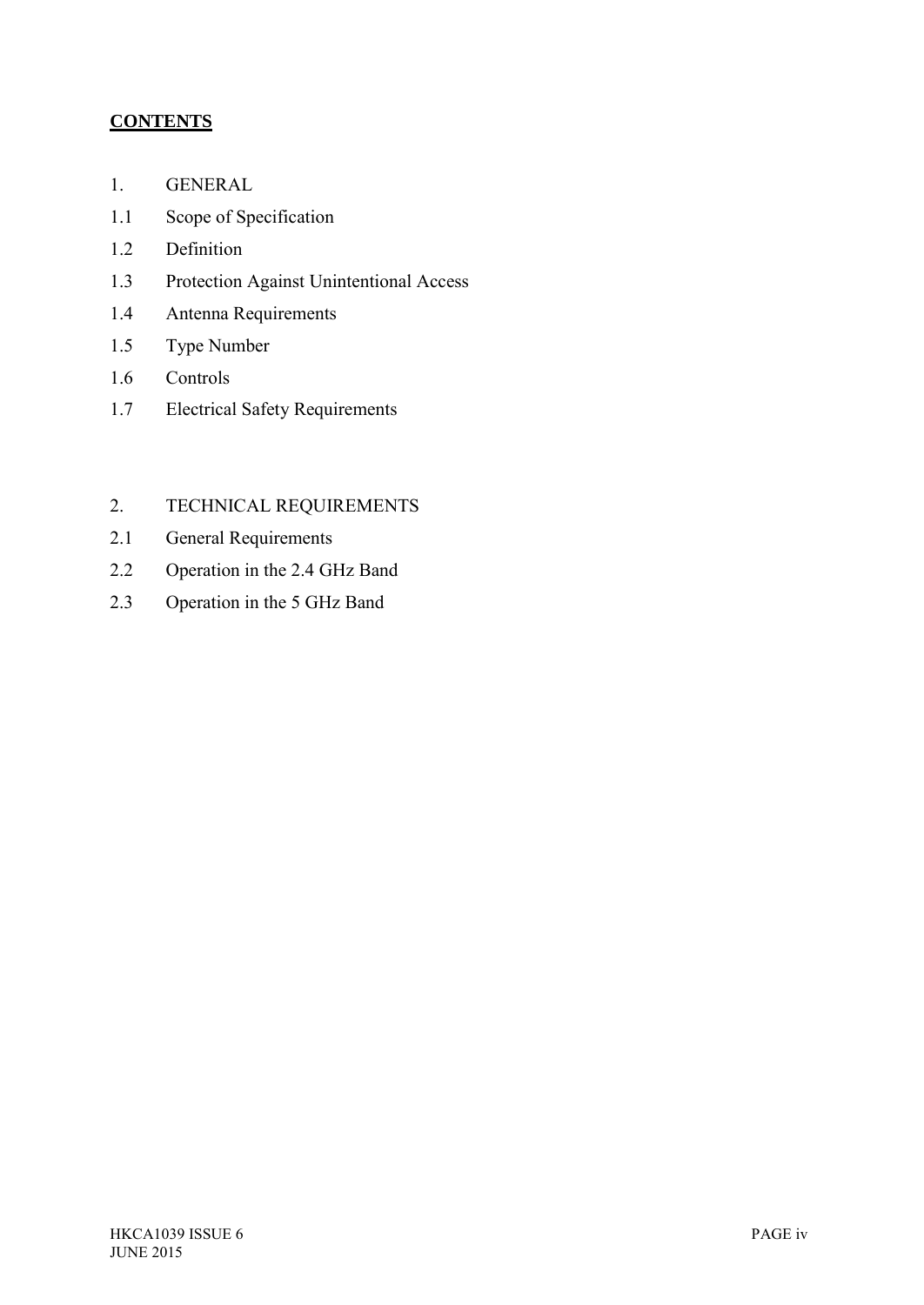#### **1. GENERAL**

#### 1.1 SCOPE OF SPECIFICATION

 This specification defines the minimum performance requirements for radiocommunications apparatus using frequency hopping spread spectrum or digital modulation and operating in the 2.4 GHz or 5 GHz band (hereafter referred to as the "apparatus"). The requirements apply to both portable unit and base unit of the apparatus where applicable.

#### 1.2 DEFINITION

- (a) "effective radiated power" (e.r.p.) has the meaning assigned to it by Article 1 of the Radio Regulations published by the International Telecommunication Union, as revised from time to time;
- (b) "equivalent isotropically radiated power" (e.i.r.p.) has the meaning assigned to it by Article 1 of the Radio Regulations published by the International Telecommunication Union, as revised from time to time;
- (c) "spurious emission" has the meaning assigned to it by Article 1 of the Radio Regulations published by the International Telecommunication Union, as revised from time to time;
- (d) "frequency hopping spread spectrum modulation" means a modulation system which hops to channel frequencies that are selected at the system hopping rate from a pseudo-randomly ordered list of hopping frequencies;
- (e) "digital modulation" means the process by which the characteristics of a carrier wave are varied among a set of predetermined discrete values in accordance with a digital modulating function as specified in document ANSI C63.17-1998 published by the American National Standards Institute.

#### 1.3 PROTECTION AGAINST UNINTENTIONAL ACCESS

 If the apparatus is intended to be used as a cordless telephone, it shall incorporate circuitry which makes use of a digital security code to provide access protection from the portable unit to the base unit and vice versa. When the portable unit is switched on, it shall transmit the code to the base unit which will respond and give access to the public or private telecommunications network only if the code matches with the base unit. Similarly, communication to the portable unit (e.g. ringing) shall be set up only if the code transmitted by the base unit matches the code set in the portable unit. There must be provision for at least 256 possible discrete digital codes.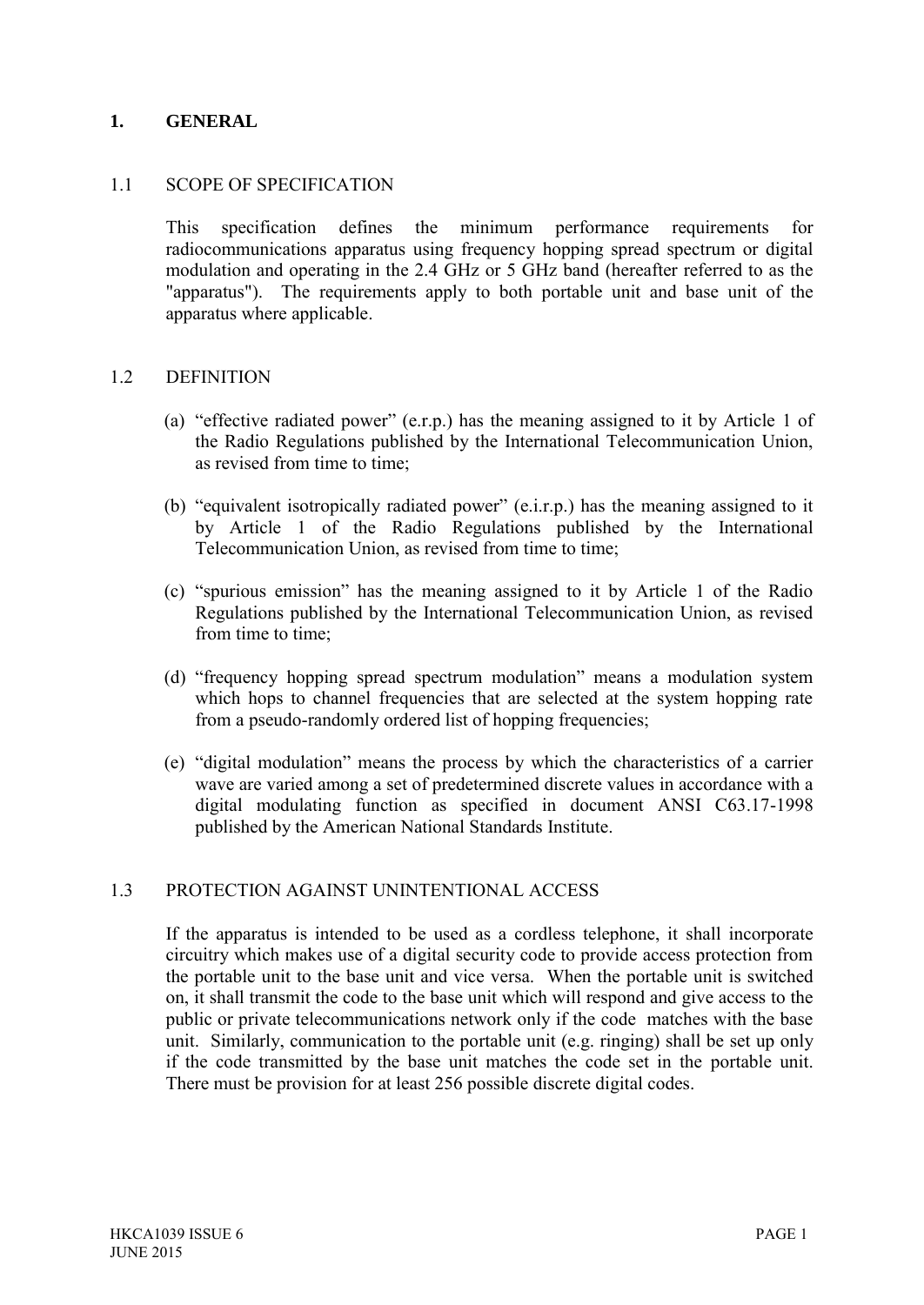#### 1.4 ANTENNA REQUIREMENTS

 The apparatus shall be designed to ensure that no antenna other than that furnished by the responsible party shall be used with the equipment.

#### 1.5 TYPE NUMBER

 The brand name and type number of the apparatus shall be clearly indicated on the casing of the portable unit and the base unit. Each type number shall be unique. The manufacturer who first submits to use a type number will have the priority to use that type number.

#### 1.6 CONTROLS

 Controls, which if maladjusted might increase the interfering potentialities of the apparatus, shall not be made accessible to the end user.

#### 1.7 ELECTRICAL SAFETY REQUIREMENTS

 The apparatus shall comply with the electrical safety requirements set out in HKCA 2001 "Compliance Test Specification - Safety and Electrical Protection Requirements for Subscriber Telecommunications Equipment " issued by the Communications Authority (CA).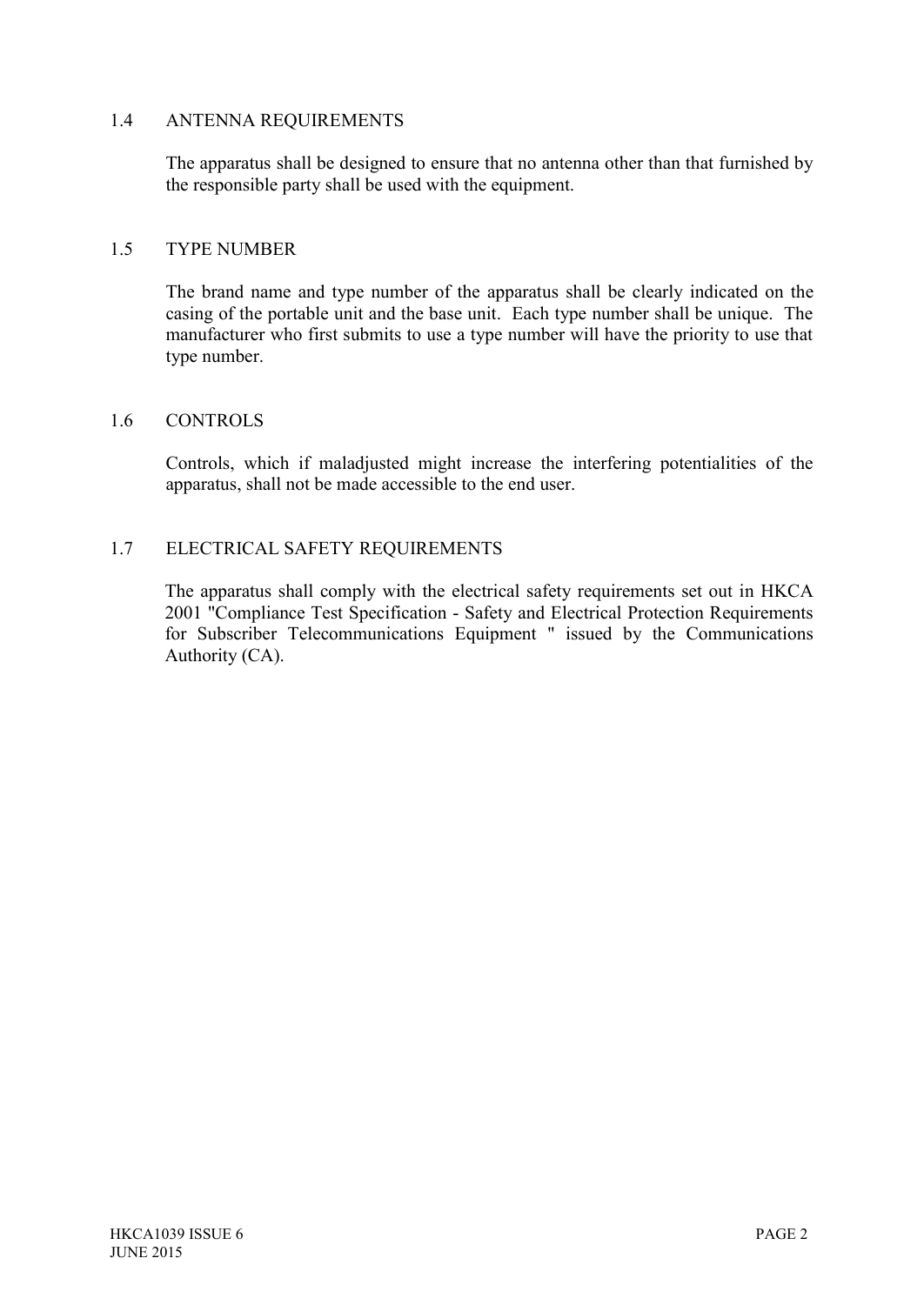## **2. TECHNICAL REQUIREMENTS**

#### 2.1 GENERAL REQUIREMENTS

- (a) The apparatus shall operate in the frequency bands 2.400 2.4835 GHz, 5.15 5.35 GHz, 5.470 – 5.725 GHz and 5.725 - 5.850 GHz. 5.15 – 5.35 GHz shall be restricted to indoor operations.
- (b) The peak output power of the apparatus shall not exceed the levels indicated below:

| <b>Operating Band</b> | Output Level (e.i.r.p.) |
|-----------------------|-------------------------|
| 2.400 - 2.4835 GHz    | 4 W                     |
| $5.15 - 5.35$ GHz     | $200 \text{ mW}$        |
| 5.470 - 5.725 GHz     | 1 W                     |
| 5.725 - 5.850 GHz     | 4 W                     |

(c) The spurious emission level of the apparatus shall not exceed 10  $\mu$ W e.r.p. outside the corresponding frequency band indicated below:

| <b>Operating Band</b> | Emission outside of the Band |
|-----------------------|------------------------------|
| 2.400 - 2.4835 GHz    | 2.390 - 2.4935 GHz           |
| $5.15 - 5.35$ GHz     | $5.15 - 5.35$ GHz            |
| 5.470 - 5.725 GHz     | 5.470 - 5.725 GHz            |
| 5.725 - 5.850 GHz     | 5.715 - 5.860 GHz            |

#### 2.2 OPERATION IN THE 2.4 GHz BAND

The apparatus shall operate in the frequency band 2.400 - 2.4835 GHz using frequency hopping spread spectrum or digital modulation techniques, and meet the technical requirements according to either one of the following paragraphs:

- (a) ETSI Standard EN 300 328 "Electromagnetic compatibility and Radio spectrum Matters (ERM); Wideband transmission systems; Data transmission equipment operating in the 2.4 GHz ISM band and using wide band modulation techniques; Harmonized EN covering essential requirements under article 3.2 of the R&TTE Directive" published by the European Telecommunications Standards Institute (ETSI);
- (b) Code of Federal Regulations (USA); Title 47 Telecommunication; Chapter 1 Federal Communications Commission, Part 15 Radio Frequency Devices; Section 15.247; subject to the following conditions :
	- (i) If the apparatus is designed for use as a cordless telephone or for data transmission at an aggregate bit rate not greater than 11 Mbps, the peak output power of the transmitter shall not exceed 200 mW e.i.r.p.; and